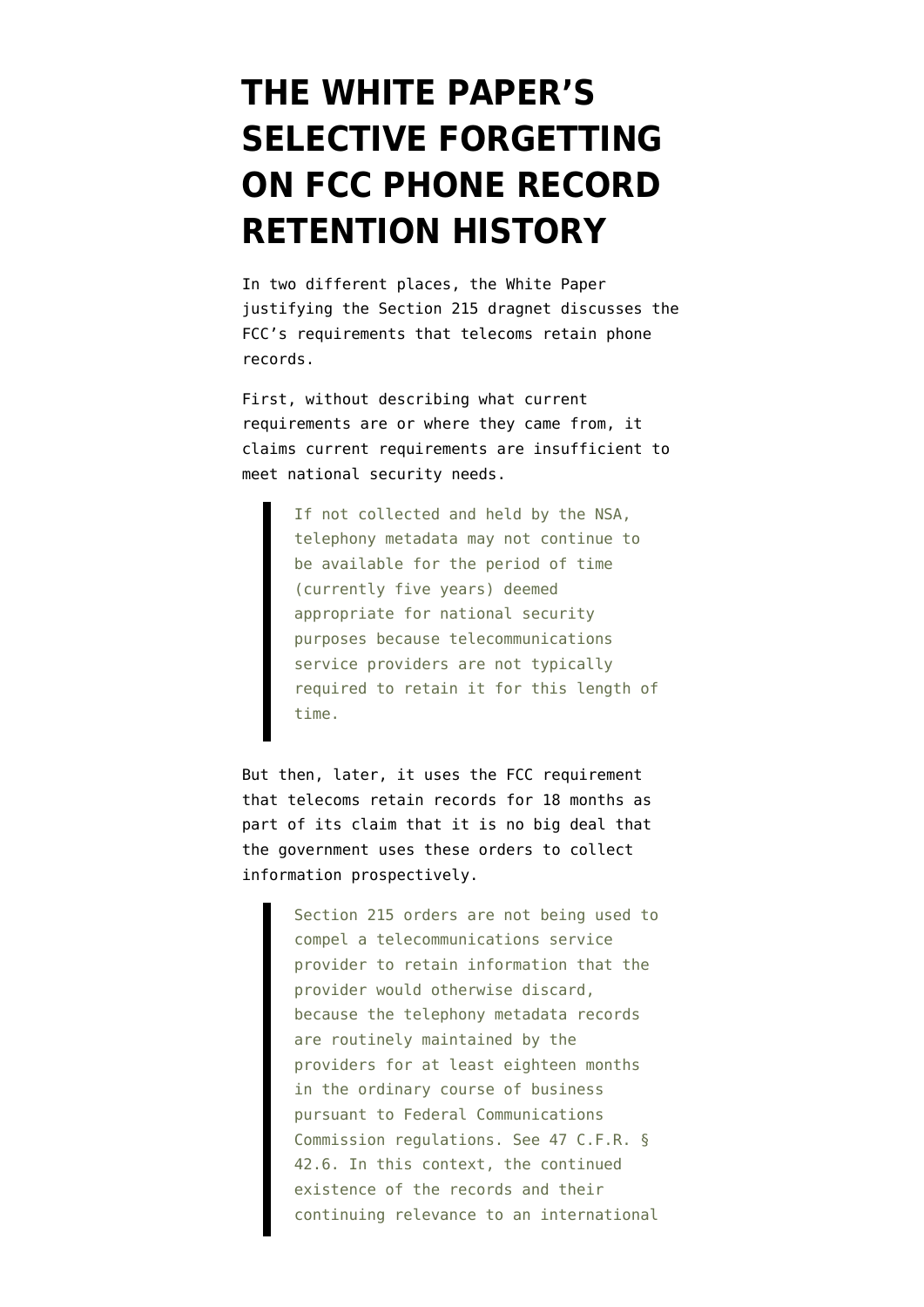terrorism investigation will not change over the 90-day life of a FISC order.

It's a pretty breathtaking selective reliance on FCC regulations. Because, as [this post](http://www.docexblog.com/2013/07/more-misleading-information-from-odni.html) explains, the current 18-month retention requirement actually came about in response to a DOJ request in 1985 based, in part, on their need to access the records for the two purposes for which Section 215 can be used against Americans, terrorism and spying.

> Not only does this federal regulation provide a legal retention obligation, but it is also unrelated to the "business purposes" of the telephone companies and in fact was promulgated by the FCC *at the specific request of the DOJ in order to aid in terrorism investigations*. The retention period had previously been six months, but the DOJ [petitioned](http://www.dcoxfiles.com/FCC1985.pdf) the FCC to extend it precisely because such telephone records "are often essential to the successful investigation and prosecution of today's sophisticated criminal conspiracies relating, for example, to terrorism . . . and espionage." The FCC therefore [extended](http://www.dcoxfiles.com/FCC1986.pdf) the legal retention period for as long as the DOJ said was necessary.

> DOJ/NSA/ODNI may believe that this regulation, which became effective in 1986, is outdated or no longer adequate, but pretending that it (and many similar state regulations) doesn't exist or that those agencies couldn't have done more to update or expand this regulation to suit the Executive branch's current "needs" undermines their argument.

And, as the post further describes, at the precise moment when the government was rolling out the adoption of this use of Section 215 in 2006, the FCC asked but DOJ did not push for an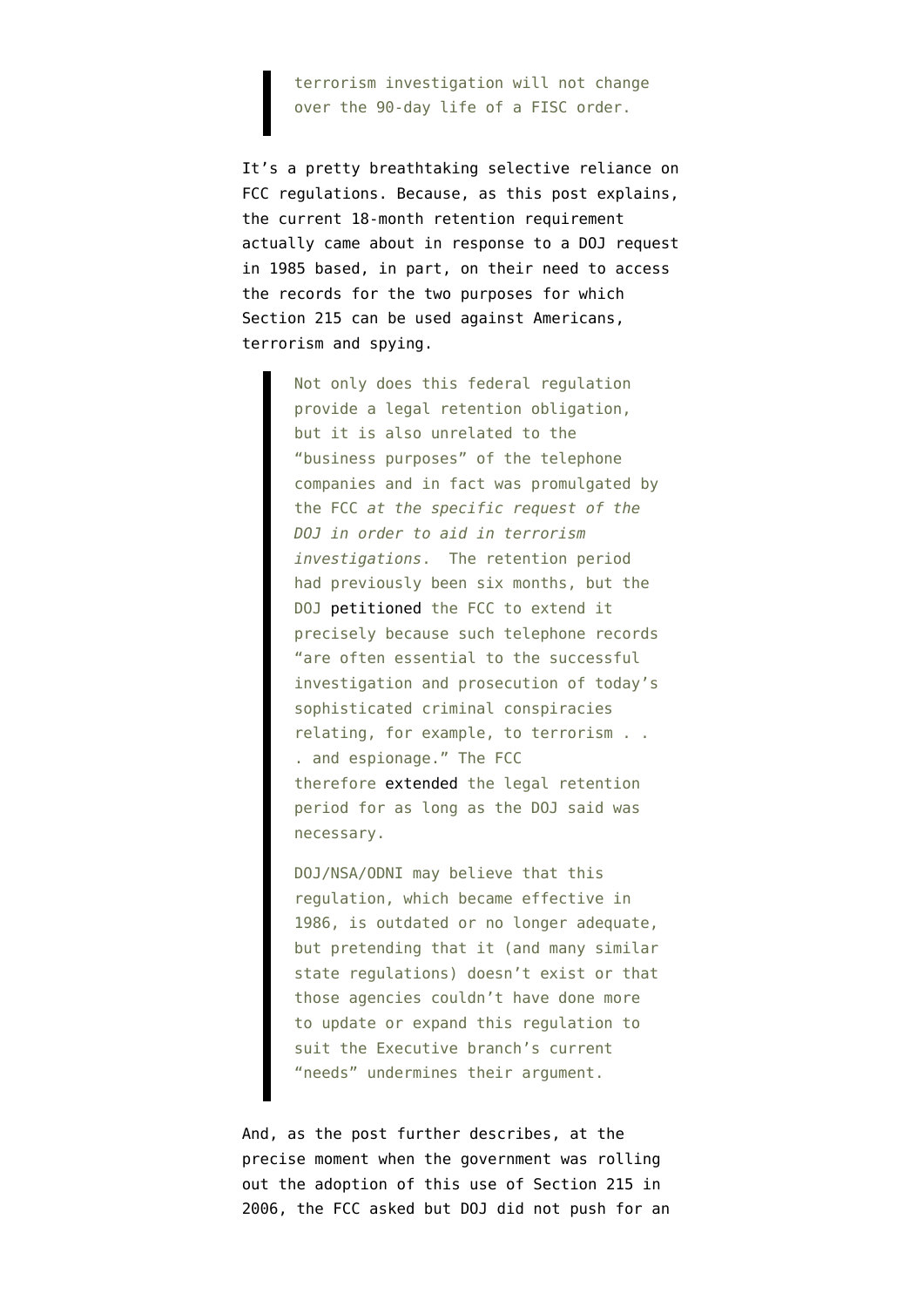## extension of the retention requirements.

In fact, in early 2006, the FCC itself proactively [solicited](http://fjallfoss.fcc.gov/edocs_public/attachmatch/FCC-06-10A1.pdf) comments on the 18-month retention regulation and the DOJ submitted these [comments](http://www.dcoxfiles.com/DOJDHSComment.pdf) which — in light of what we know now and the government's current arguments — is rather remarkable.

First, the DOJ's comments are dated April 28, 2006, which was reportedly just a month before the DOJ/FBI [securedt](http://www.guardian.co.uk/world/interactive/2013/jun/27/nsa-inspector-general-report-document-data-collection)he first Foreign Intelligence Surveillance Court order for bulk collection of U.S. telephone metadata for the NSA under the "business records" provision.

Second, while the DOJ noted problems with the regulation (including that "some" phone companies read it narrowly and argued it would not apply if certain billing methods were used) the DOJ nevertheless stressed the regulation's continuing importance for counterterrorism, stating that telephone records were a "critical tool in the fight against global terrorism" that had "enabled . . . national security agencies to prevent terrorist acts and acts of espionage." Moreover, the DOJ stressed its role in setting the legal retention period at 18 months.

Third, the DOJ in fact *suggested* — in a footnote, near the end — that the FCC "should explore" whether "the existing 18-month rule should be extended," yet surprisingly the DOJ did not forcefully argue for such an extension.

Perhaps the second White Paper citation above reveals why: because, while DOJ didn't want to simply extend the retention requirement to the 5-year period it claims it needs (because then it wouldn't have an excuse to create its own